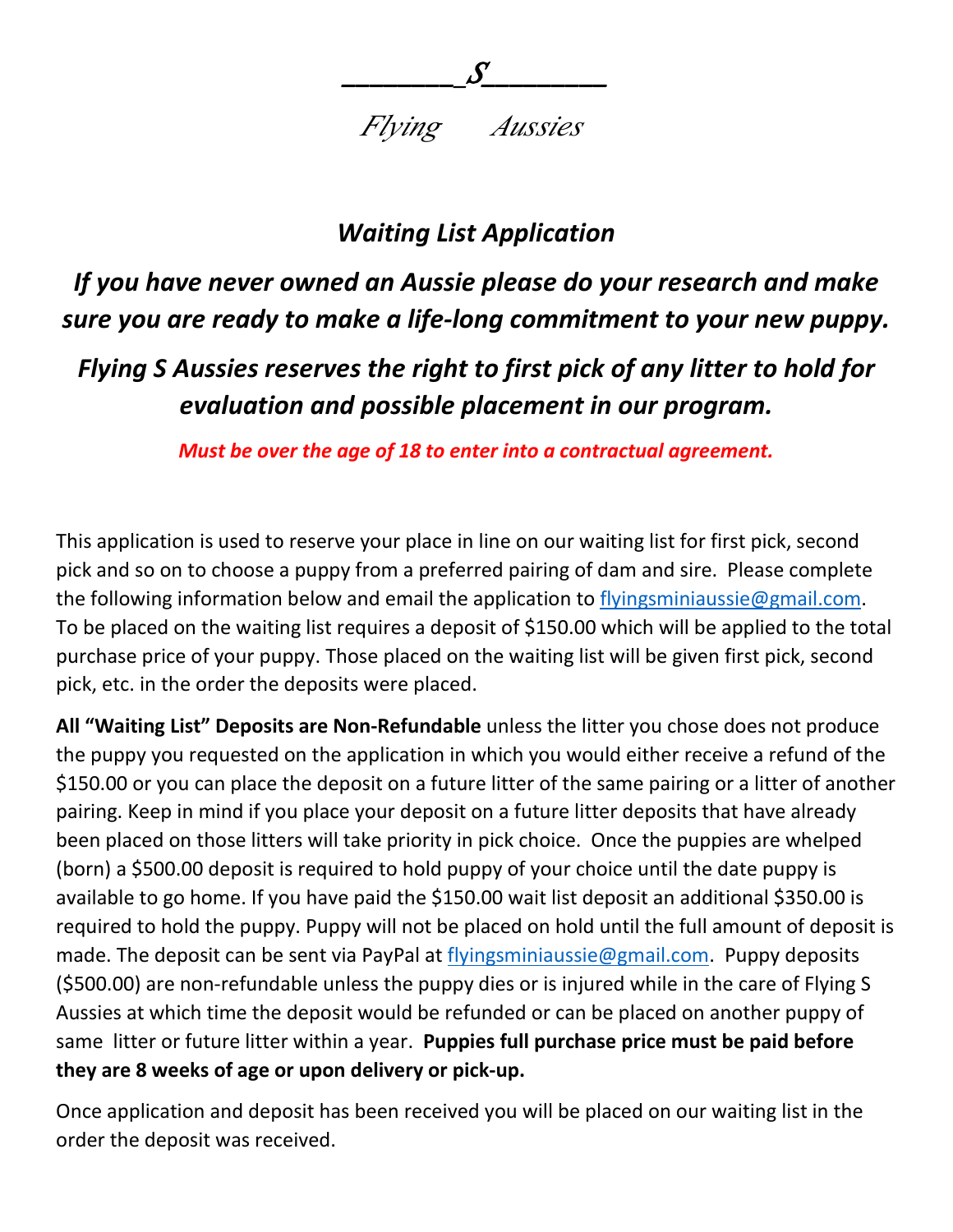**If buyer changes application request (color, markings, gender, etc.) and places same deposit on a puppy still available then chooses to back out, deposit will not be refundable.** 

**Flying S Aussies reserves the right to void this agreement and refund deposit if at any time the seller finds the buyer unsuitable, such as running a puppy mill, selling to pet stores, research laboratories etc.** 

## **APPLICATION**

| ADRESS:________________________________CITY:______________________STATE:___________ZIP:____________ |                                   |  |  |
|-----------------------------------------------------------------------------------------------------|-----------------------------------|--|--|
|                                                                                                     |                                   |  |  |
|                                                                                                     |                                   |  |  |
|                                                                                                     | <b>Breed: Australian Shepherd</b> |  |  |
|                                                                                                     |                                   |  |  |
| Gender: Male______, Female______                                                                    |                                   |  |  |
| Color: Blue Merle____, Red Merle___, Black Tri___, Red Tri___, Black Bi___,<br>or Red Bi_____       |                                   |  |  |
| Markings (Give description such as minimal white, deep copper,                                      |                                   |  |  |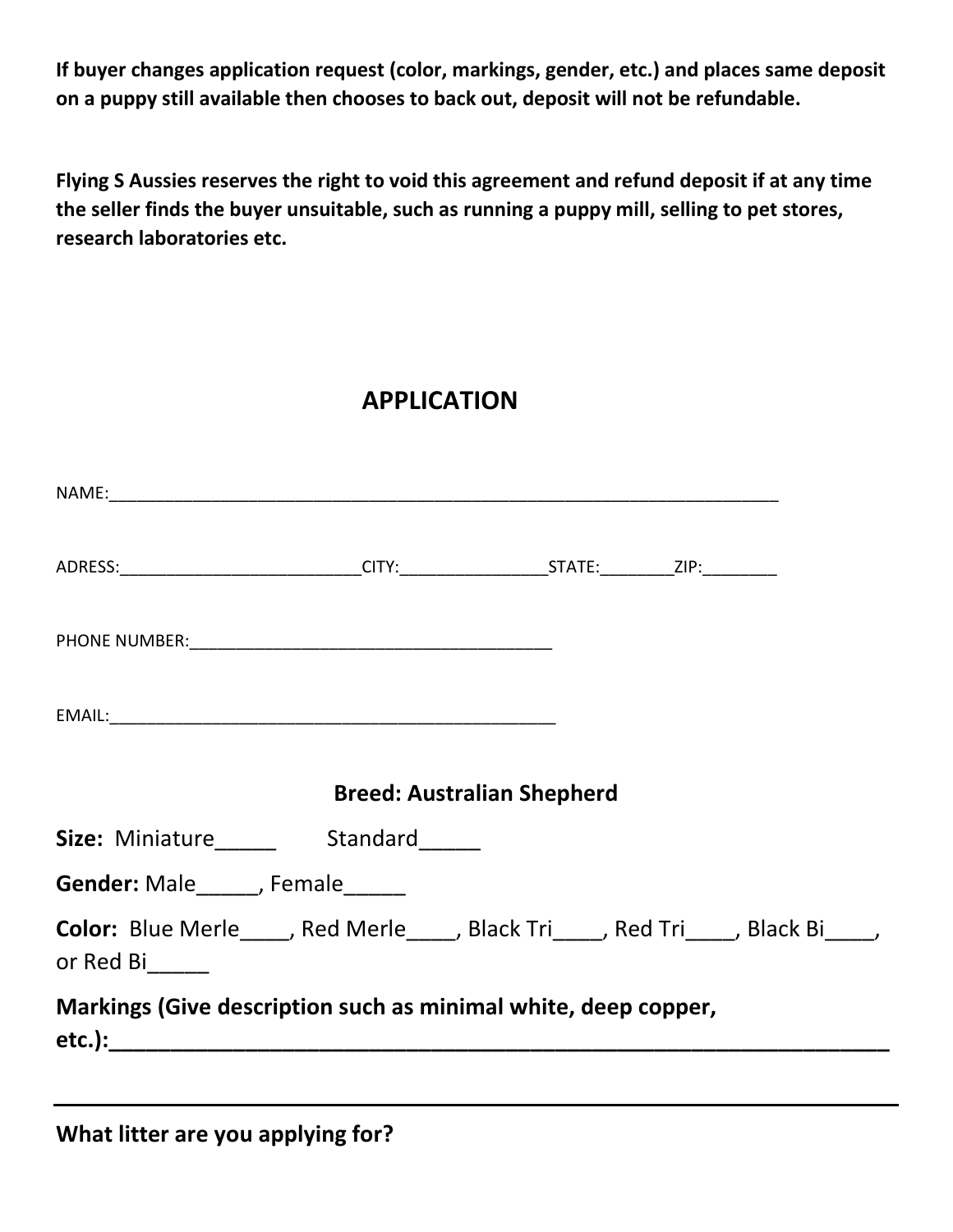**Do you own your own home\_\_\_ or rent\_\_\_\_? If renting is the landlord agreeable to having pets on the premises\_\_\_\_?** 

**If you have children residing in the home, please list ages.** 

**\_\_\_\_\_\_\_\_\_\_\_\_\_\_\_\_\_\_\_\_\_\_\_\_\_\_\_\_\_\_\_\_\_\_\_\_\_\_\_\_\_\_\_\_\_\_\_\_**

**Please list any other pets you may have.** *Please list any other pets you may have.* 

**\_\_\_\_\_\_\_\_\_\_\_\_\_\_\_\_\_\_\_\_\_\_\_\_\_\_\_\_\_\_\_\_\_\_\_\_\_\_\_\_\_\_\_\_\_\_\_\_\_\_\_\_\_\_\_\_\_\_\_\_\_\_\_\_\_\_**

**Will you have enough time to devote to continued socialization and training of your new puppy? \_\_\_\_\_\_**

**Are you aware that although puppies arrive to you started on crate training and potty training, they still need structure and consistency to be successful? \_\_\_\_\_** 

**Do you have a fenced in yard? \_\_\_\_ How much time would the puppy be outside versus inside? \_\_\_\_\_\_\_\_\_\_\_\_\_\_\_\_\_\_\_\_\_\_\_\_\_\_\_\_\_\_\_\_\_\_\_\_\_\_\_\_\_\_\_\_\_\_\_\_\_\_\_\_\_\_\_**

**Do you have a vet reference? \_\_\_\_ If so, would it be a problem to contact the vet? \_\_\_\_\_ If not please leave contact information for your veterinary.** 

**\_\_\_\_\_\_\_\_\_\_\_\_\_\_\_\_\_\_\_\_\_\_\_\_\_\_\_\_\_\_\_\_\_\_\_\_\_\_\_\_\_\_\_\_\_\_\_\_\_\_\_\_\_\_\_\_\_\_\_**

If there would be a problem, can you explain why? \_\_\_\_\_\_\_\_\_\_\_\_\_\_\_\_\_\_\_\_\_\_\_\_\_\_\_\_\_\_\_

**Is there anything else you would like to tell us about yourself so that we can help you with the best suitable puppy? \_\_\_\_\_\_\_\_\_\_\_\_\_\_\_\_\_\_\_\_\_\_\_\_\_\_\_\_\_\_\_\_\_\_\_\_\_\_**

**\_\_\_\_\_\_\_\_\_\_\_\_\_\_\_\_\_\_\_\_\_\_\_\_\_\_\_\_\_\_\_\_\_\_\_\_\_\_\_\_\_\_\_\_\_\_\_\_\_\_\_\_\_\_\_\_\_\_\_\_\_\_\_\_\_\_\_**

**\_\_\_\_\_\_\_\_\_\_\_\_\_\_\_\_\_\_\_\_\_\_\_\_\_\_\_\_\_\_\_\_\_\_\_\_\_\_\_\_\_\_\_\_\_\_\_\_\_\_\_\_\_\_\_\_\_\_\_\_\_\_\_\_\_\_\_**